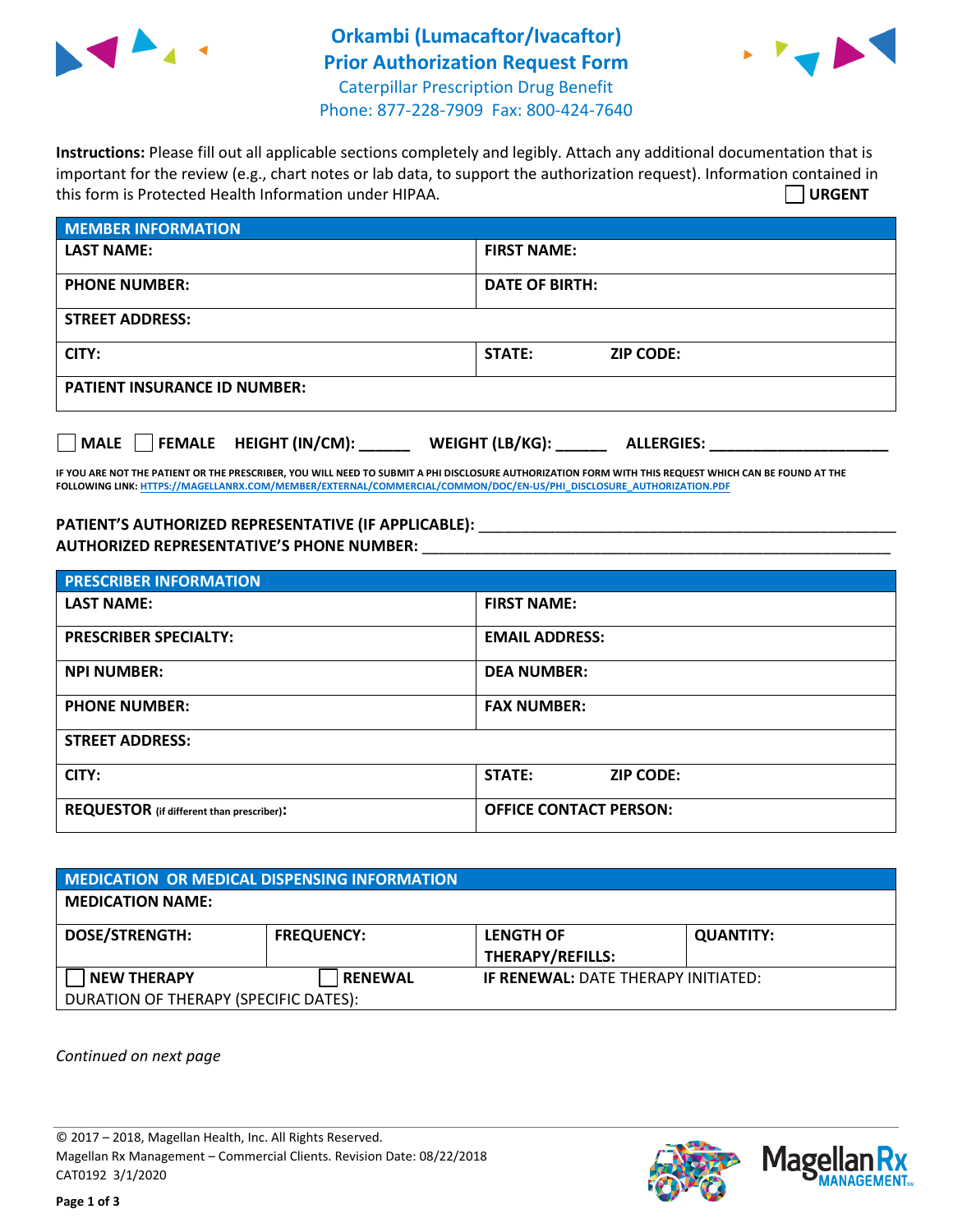



|                                                                                                                                                                                                                                                                                                                                                                                                                                                                                                                                                                                                                                                                                                                                                                       | <b>MEMBER'S FIRST NAME:</b>                                                                     |                                                       |  |  |
|-----------------------------------------------------------------------------------------------------------------------------------------------------------------------------------------------------------------------------------------------------------------------------------------------------------------------------------------------------------------------------------------------------------------------------------------------------------------------------------------------------------------------------------------------------------------------------------------------------------------------------------------------------------------------------------------------------------------------------------------------------------------------|-------------------------------------------------------------------------------------------------|-------------------------------------------------------|--|--|
|                                                                                                                                                                                                                                                                                                                                                                                                                                                                                                                                                                                                                                                                                                                                                                       | 1. HAS THE PATIENT TRIED ANY OTHER MEDICATIONS FOR THIS CONDITION?                              | YES (if yes, complete below)<br><b>NO</b>             |  |  |
| <b>MEDICATION/THERAPY (SPECIFY</b><br>DRUG NAME AND DOSAGE):                                                                                                                                                                                                                                                                                                                                                                                                                                                                                                                                                                                                                                                                                                          | <b>DURATION OF THERAPY (SPECIFY</b><br>DATES):                                                  | <b>RESPONSE/REASON FOR</b><br><b>FAILURE/ALLERGY:</b> |  |  |
| <b>2. LIST DIAGNOSES:</b>                                                                                                                                                                                                                                                                                                                                                                                                                                                                                                                                                                                                                                                                                                                                             |                                                                                                 | <b>ICD-10:</b>                                        |  |  |
| $\Box$<br>□ Other diagnosis: __________________ICD-10 Code(s): __________________________                                                                                                                                                                                                                                                                                                                                                                                                                                                                                                                                                                                                                                                                             |                                                                                                 |                                                       |  |  |
| PRIOR AUTHORIZATION.                                                                                                                                                                                                                                                                                                                                                                                                                                                                                                                                                                                                                                                                                                                                                  | 3. REQUIRED CLINICAL INFORMATION: PLEASE PROVIDE ALL RELEVANT CLINICAL INFORMATION TO SUPPORT A |                                                       |  |  |
| <b>Clinical Information:</b>                                                                                                                                                                                                                                                                                                                                                                                                                                                                                                                                                                                                                                                                                                                                          |                                                                                                 |                                                       |  |  |
| Does the patient have the F508 deletion mutation in the cystic fibrosis transmembrane conductance regulator<br>(CFTR) gene?* $\Box$ Yes $\Box$ No<br><i>*Test documentation must be provided.</i><br>Is documentation available showing this patient's most recent (baseline) FVC measurement, obtained within the<br>past 30 days, to be greater than or equal to 40% predicted?* □ Yes □ No<br>*Please submit this documentation, such as chart notes.<br>Is documentation available showing this patient's most recent (baseline) measurements for FEV1 and FEV1<br>percentage of predicted, obtained within the past 30 days while the patient is NOT receiving treatment with<br>Orkambi?* □ Yes □ No<br>*Please submit this documentation, such as chart notes. |                                                                                                 |                                                       |  |  |
| <b>Reauthorization:</b>                                                                                                                                                                                                                                                                                                                                                                                                                                                                                                                                                                                                                                                                                                                                               |                                                                                                 |                                                       |  |  |
| If this is a reauthorization request, answer the following questions:                                                                                                                                                                                                                                                                                                                                                                                                                                                                                                                                                                                                                                                                                                 |                                                                                                 |                                                       |  |  |
| Is documentation available which shows the patient's current FEV1 measurements?* $\Box$ Yes $\Box$ No<br>*Please submit this documentation, such as chart notes of the most recent FEV1 and FEV1 percentage of predicted<br>measured within the previous 30 days while the patient is receiving treatment with Orkambi.                                                                                                                                                                                                                                                                                                                                                                                                                                               |                                                                                                 |                                                       |  |  |
| Is the patient's current FEV1 percentage of predicted increased by at least 2.6 absolute percentage points greater<br>than the baseline FEV1 percentage of predicted?* $\Box$ Yes $\Box$ No<br>*Please submit this documentation, such as chart notes. Baseline FEV1 percentage of predicted is defined as the<br>most recent FEV1 percentage of predicted that was measured while the patient is not receiving treatment with<br>Orkambi.                                                                                                                                                                                                                                                                                                                            |                                                                                                 |                                                       |  |  |